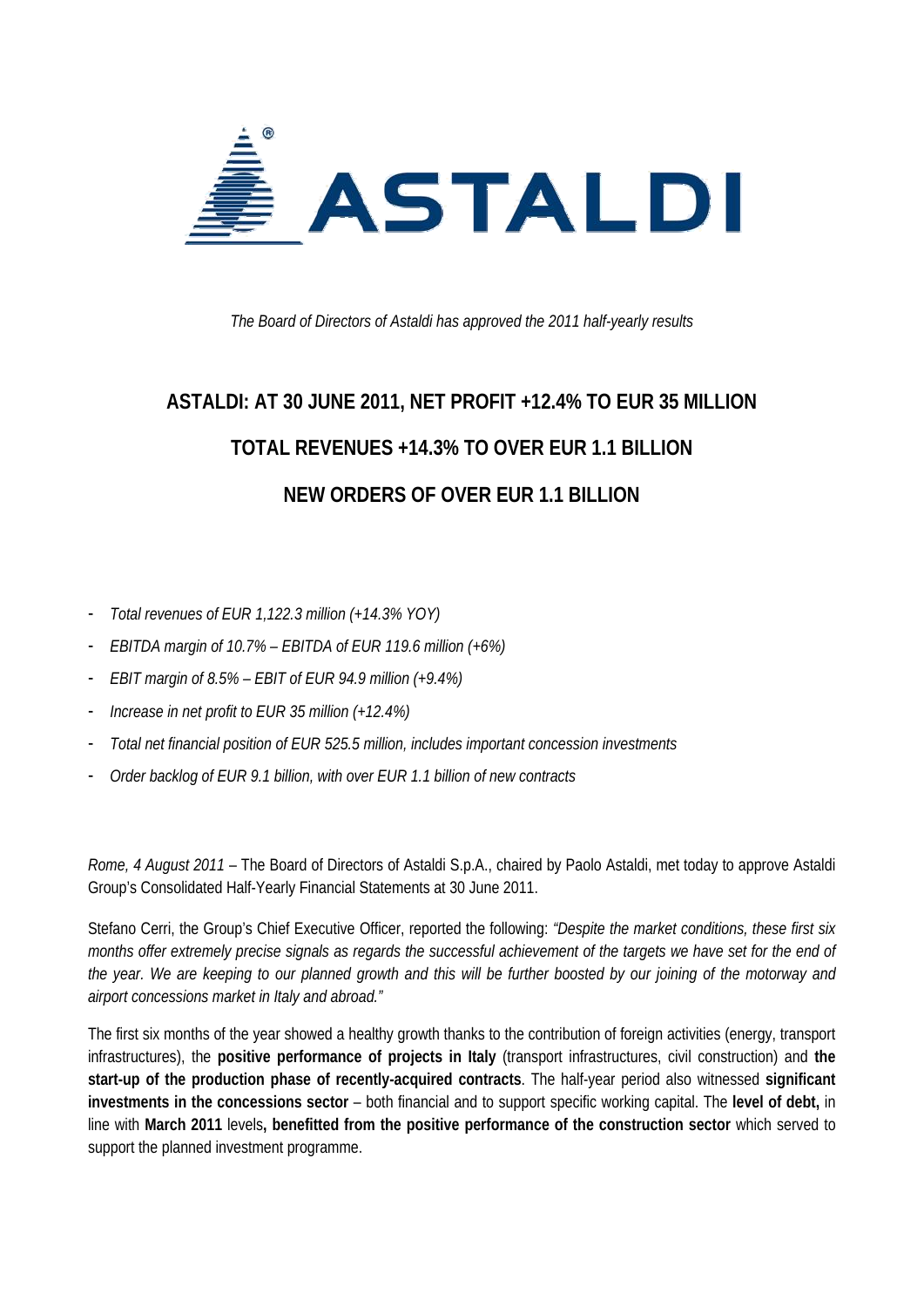# **Economic and operating results**

#### *Main consolidated economic results*

-----------------------------------------------------

| (EUR/000)        | 30.06.2011 | %      | 30.06.2010 | %      | Annual<br>diff. $(\%)$ |
|------------------|------------|--------|------------|--------|------------------------|
| Total revenues   | 1,122,281  | 100.0% | 982,289    | 100.0% | $+14.3%$               |
| EBITDA           | 119,592    | 10.7%  | 112,832    | 11.5%  | $+6.0%$                |
| <b>EBIT</b>      | 94.929     | 8.5%   | 86,801     | 8.8%   | $+9.4%$                |
| EBT              | 56,733     | 5.1%   | 51,100     | 5.2%   | $+11.0%$               |
| Group net profit | 35,026     | 3.1%   | 31,155     | 3.2%   | $+12.4%$               |

**Total revenues** at 30 June 2011 **increased by 14.3%** to EUR 1,122.3 million (EUR 982.3 million at 30 June 2010), supported on the one hand by suitable diversification of the order backlog as regards geographical areas and sectors and, on the other hand, by the good quality of orders in progress.

**Operating revenues increased to EUR 1,079.8 million** (+17.4%, EUR 919.6 million at 30 June 2010), thanks to the positive performance of transport infrastructure contracts in Italy, Central Europe, Turkey and Algeria (specifically Maxi Lots DG-21 and DG-22 of the Jonica National Road in Italy, the Henri Coanda International Airport in Bucharest, Romania, the Istanbul underground in Turkey and railway projects in Algeria). The good levels of growth in production are even more admirable if we take into account the fact that activities in progress in Venezuela were kept at especially limited levels in order to pursue the policy of curbing capital invested in this area. **Other operating revenues totalled EUR 42.5 million** (EUR 62.7 million at 30 June 2010); the comparative figure shows the greater levels of activity recorded in 2010 in relation to additional services performed on contracts in progress in Turkey which are now in the process of being completed.

**Italy accounted for 45.4% of revenues** thanks to the positive performance of the aforementioned Maxi Lots DG-21 and DG-22 of the Jonica National Road, progressive accomplishment of the projects regarding the four hospitals in Tuscany and the Officers Academy [Scuola Carabinieri] in Florence and progress as planned on the undergrounds under construction (Line C in Rome, Line 5 in Milan, Lines 1 and 6 in Naples). **Foreign activities accounted for the remaining 54.6%** and included: (i) the contribution from Central Europe and Turkey (29.3%) resulting from intensification of work on the Henri Coanda Airport in Bucharest, Romania and the Istanbul underground in Turkey; (ii) a drop in the contribution from America (15.5%), due to the planned slowdown of works in Venezuela and the completion of projects in Honduras (transport infrastructures) and Costa Rica (energy production plants); (iii) an upturn in the Middle East (1.9%) thanks to entry into full operation of the Jubail Project in Saudi Arabia; (iv) an increase in activities in the Maghreb (8.1%) thanks to railway projects in Algeria. The concessions sector generated EUR 14 million of revenues from activities in Italy, EUR 8 million of which from revenues related to the Mestre Hospital concession and EUR 6 million from car park management.

**Transport infrastructures (82.8% of operating revenues) offered confirmation of its significant role** with the contribution of: railways and undergrounds (50.8% of revenues) related to the aforementioned projects in progress in Italy, Venezuela and Algeria playing a key part; roads and motorways (28.1%) thanks to progress made on the aforementioned Maxi Lots of the Jonica National Road in Italy; ports and airports (3.8%) which include the effects of construction of the Henri Coanda International Airport in Bucharest, Romania, and the Milas-Bodrum Airport in Turkey as well as the start-up in May of preliminary activities related to construction of Pulkovo Airport in St. Petersburg. **Civil and industrial construction (7.4%) increased** thanks to intensification of the Jubail project in Saudi Arabia and, as regards Italy, the progress made on the Officers Academy [Scuola Carabinieri] in Florence and the four hospitals in Tuscany. **Energy production plants (8.5%) continued to play an important role** thanks to the start-up of activities for the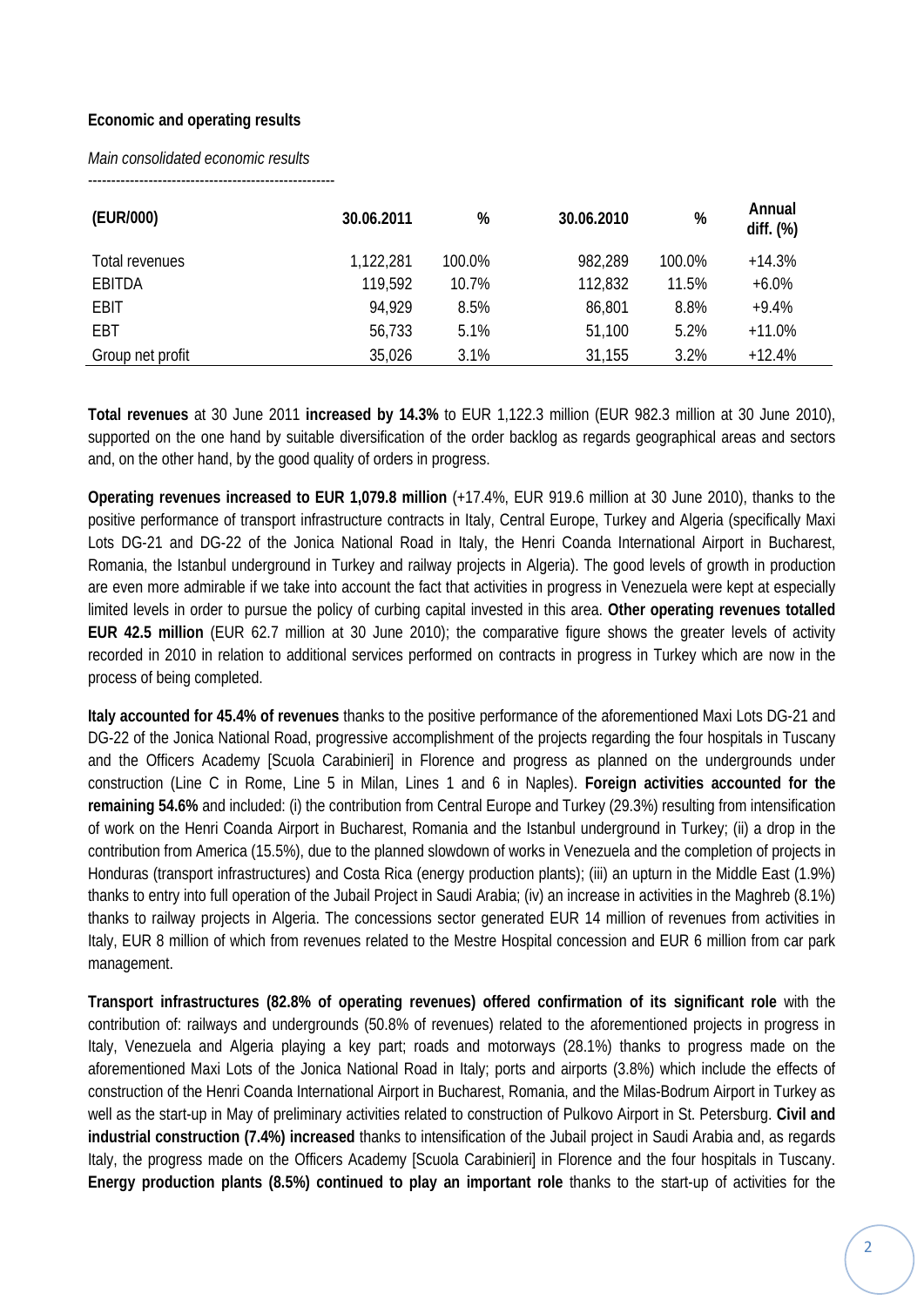Huanza hydroelectric power plant in Peru and positive performance of the Chacayes hydroelectric power plant project in Chile. Finally, the Pirris dam in Costa Rica was largely completed and there was a slowdown in work on the El Chaparral plant in El Salvador due to design review.

**The cost structure reflected the order backlog's significant share of foreign and general contracting projects** performed mainly through joint ventures. Production costs amounted to EUR 857.4 million (+17.1%, EUR 732 million at 30 June 2010), with a 76.4% incidence on revenues. Personnel costs totalled EUR 132.7 million (+6.8%, EUR 124.3 million at 30 June 2010), with an incidence on revenues of 11.8%. Other operating costs amounted to EUR 12.6 million, in other words 1.1% of revenues (EUR 13.1 million and 1.3% of incidence in HY1 2010).

Good levels of **earnings** were confirmed, reflecting an order backlog of high quality contracts. EBITDA rose to EUR 119.6 million (+6%, EUR 112.8 million at 30 June 2010) with an EBITDA margin of 10.7%. EBIT increased to EUR 94.9 million (+9.4%, EUR 86.8 million at 30 June 2010), with an EBIT margin of 8.5%. The railway sector in Italy made a positive contribution to said margin, while activities in the Middle East performed negatively as a result of operating problems which were only partially resolved by the customer. Moreover, following the slowdown of activities in Central America, the Group's result was affected by failure to absorb general and development costs. This negative effect is planned to be restored in the short term once the various initiatives being finalised are put into effect.

Financial operations reflected the increasing volumes of activities and investments of the Group, especially in the concessions sector. **Net financial charges amounted to EUR 38.1 million** (EUR 35.3 million at 30 June 2010), with the incidence on revenues dropping to 3.4% from 3.6% at 30 June 2010.

EBT (earnings before taxes) increased to EUR 56.7 million (+11%, EUR 51.1 million at 30 June 2010). **Net profit increased by 12.4% to EUR 35 million** (EUR 31.1 million at 30 June 2010), with tax rate of 38% for the half-year.

# **Equity and financial results**

## *Main consolidated equity and financial results*

-----------------------------------------------------------------------

| (EUR/000)                              | 30.06.2011 | 31.12.2010 |
|----------------------------------------|------------|------------|
| Total net fixed assets                 | 504,622    | 426,697    |
| Working capital                        | 513,776    | 413,326    |
| Total provisions                       | (31,664)   | (30, 237)  |
| Net invested capital                   | 986,734    | 809,786    |
| Net financial payables / receivables   | (643, 505) | (466, 428) |
| Receivables arising from concessions   | 114,933    | 99,872     |
| Total financial payables / receivables | (528, 572) | (366, 557) |
| Equity                                 | 458,162    | 443,229    |

The equity and financial structure reflectes the **consolidation of the international positioning of activities as well as the intensification in concession investments –** also linked to the recent commercial successes experienced in the airport sector.

**Net fixed assets increased to EUR 504.6 million** (EUR 426.7 million at 31 December 2010): said increase can largely be attributed to the growth in the "Equity investments" item to EUR 153 million (EUR 84.8 million at December 2010), **mostly due to investments in the concessions sector made during the half year.**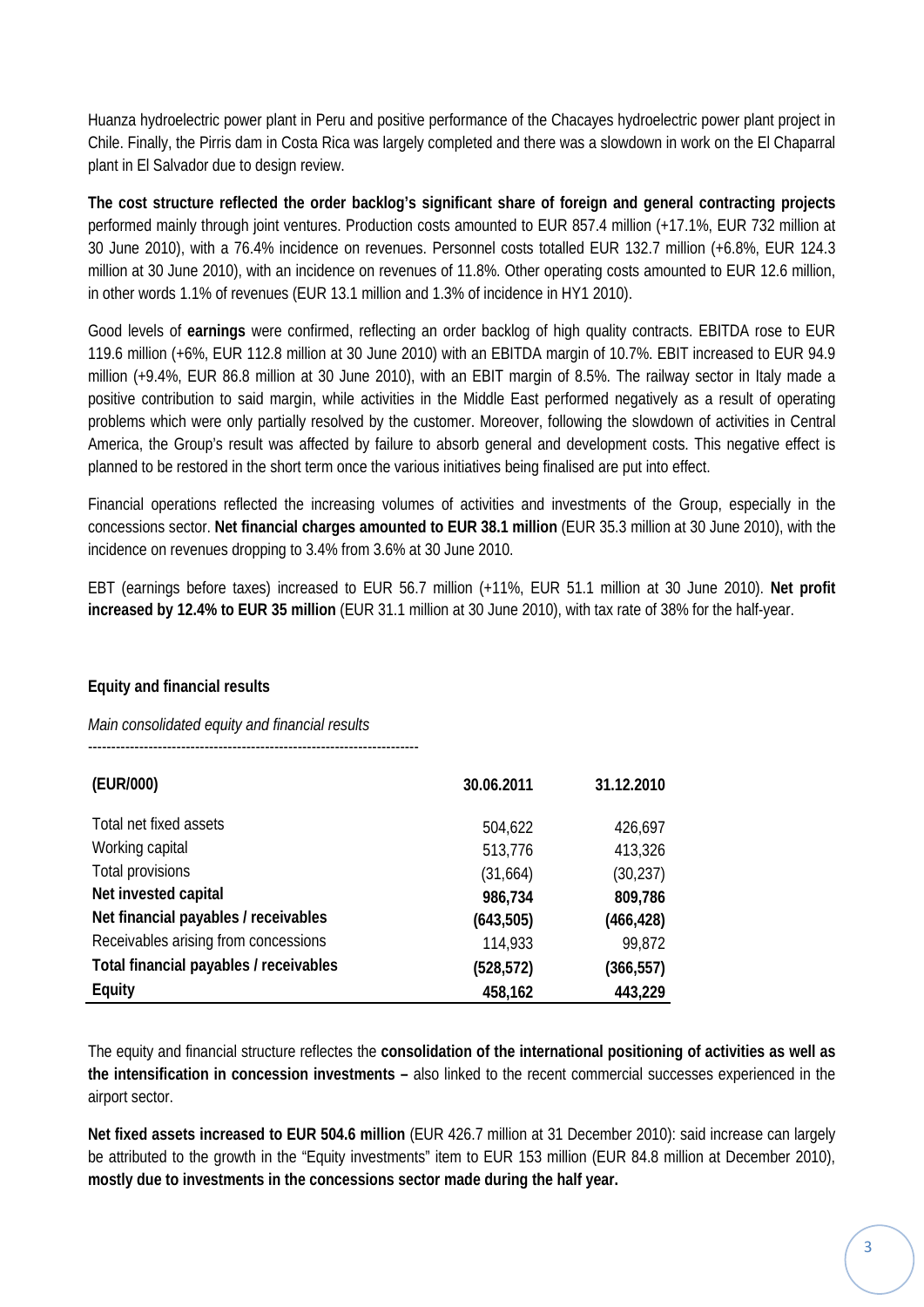**Working capital increased to EUR 513.8 million** (EUR 413.3 million at the end of 2010), showing a marked increase in contracts in progress due to the intensification of production activities as well as a less than proportional increase in advances from customers.

**Net invested capital stood at EUR 986.7 million** (EUR 809.8 million at the end of 2010), with an increase during the half year to be attributed to the net fixed assets trend for EUR 78 million and to working capital for EUR 100 million.

The figure includes **EUR 22 million of technical investments** (equal to 2% of revenues, mainly referred to Poland, Italy, and Romania) as well as **EUR 98 million of investments in the concessions sector**. The latter mainly referred to Line 5 of the Milan underground, the Milas-Bodrum Airport in Turkey, the first undertakings related to acquisition of a stake in Autostrada Brescia-Verona-Vicenza-Padova S.p.A., investments prior to the start-up of work on the Gebze-Izmir motorway project in Turkey and funding of working capital on related construction activities. On the whole, concession investments (in other words Astaldi's share of equity paid into the management companies related to the individual projects in progress) amounted to approximately EUR 290 million, EUR 115 million of which refers to receivables arising from concessions, in other words the shares of investment covered by guaranteed cash flows.

**Equity increased by EUR 15 million to EUR 458.2 million** (EUR 443.2 million at 31 December 2010). In May the company also proceeded to pay out dividends for a total of EUR 14.6 million.

The net financial position at 30 June 2011, excluding treasury shares and receivables arising from concessions, stood at EUR (525.5) million compared to EUR (527.6) million at 31 March 2011 and to EUR (362.4) million at 31 December 2010, showing a positive contract cash-flow trend which the management has succeeded in achieving with a view to guaranteeing a balance between source and use of funds.

The debt structure remains focused on the medium/long-term with the first significant repayment deadline scheduled for 2013; in order to guarantee the best possible conditions for this share of debt, the management is already working on the extension of the maturity of the scheduled deadline. At 30 June 2011, the debt/equity ratio – which compares the level of debt and equity excluding treasury shares – stood at 1.15x; said ratio drops to less than 1 if we exclude the share of debt related to concessions which is, by its very nature, with no recourse or self-liquidating.

# **Order backlog**

**The order backlog** at 30 June 2011 **amounted to EUR 9.1 billion**, with over EUR 1.1 billion of new orders recorded during the half-year – mainly related to transport infrastructures in Italy and abroad using the general contracting and concession formulas.

**The construction backlog stands at EUR 6 billion (66% of the total order backlog); concession projects account for the remaining EUR 3.1 billion** in Italy and abroad in the transport infrastructures, healthcare construction and energy sectors, with standard management periods of 30 years against guaranteed minimum fees (in the form of availability charges, guaranteed minimum traffic, occupation fees) equalling an average of 50% of the estimated total revenues.

On the whole, the order backlog is characterised by **suitable balancing** of activities in Italy and abroad**,** as well as by the increasing importance of the concessions sector which benefits from **the Group joining the airport sector in Turkey**.

Domestic activities account for 50% of the order backlog; the remaining 50% refers to foreign projects, mainly in Central Europe, Turkey, Algeria and Latin America.

**Transport infrastructures once again proved to be the Group's area of greatest specialisation** (68% of total orders, EUR 5,408 million of which refers to construction contracts and EUR 774 million to concession projects). This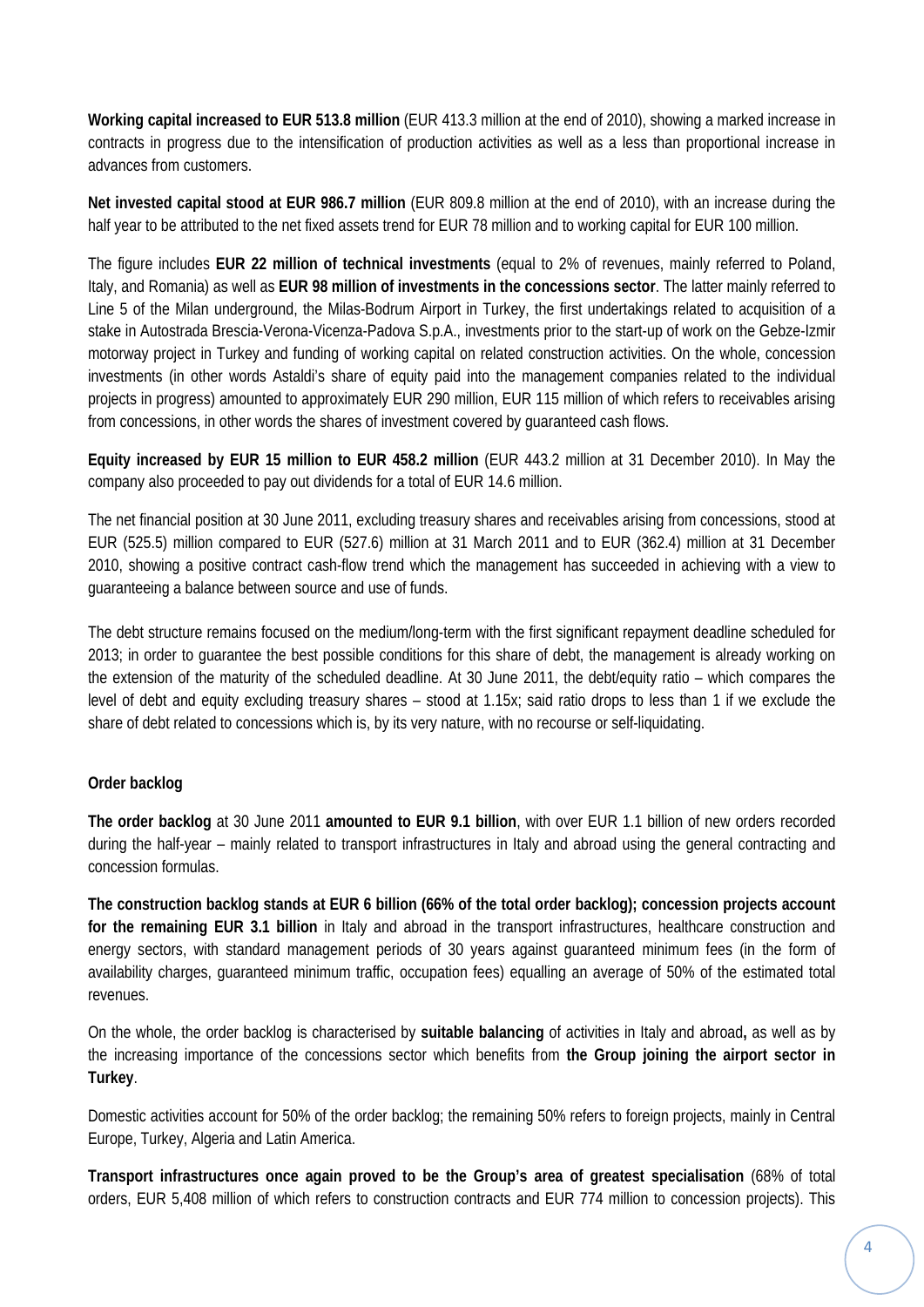was followed by civil and industrial construction (23%, EUR 424 million of which refers to construction contracts and EUR 1,639 million to concession projects) and energy production plants (9%, EUR 167 million of which refers to construction contracts and EUR 664 million to concession projects).

The figures shown do not include the orders awarded waiting to be booked in the order's backlog for EUR 6.5 billion for construction activities and EUR 4.5 billion for concession activities related to: (i) awarding of the concession for the construction and subsequent management of the Gebze-Izmir motorway in Turkey for which completion of the funding procedure is pending, (ii) temporary awarding of the concession for the construction and subsequent management of Line 4 of the Milan underground in Italy for which completion of the awarding and funding procedures is pending, (iii) appointment as sponsor for the project finance initiative regarding construction and subsequent management of the link road between Ancona Port and the surrounding road network for which the final outcome of the award procedure is pending, (iv) possible developments of railway projects in progress in Venezuela (contractual options) and agreements related to the water development project in the Alto Cachapoal valley in Chile, (v) final outcome of the procedure to award the general contracting project for Mega Lot 3 of the Jonica National Road in Italy for which the bid submitted by the Astaldi-Impregilo joint venture proved to be the best, (vi) the outcomes of initiatives conducted in the hydroelectric sector in Latin America where a M.O.U. was signed in June for the construction of a 515MW hydroelectric plant (vii) additional projects in Italy and abroad for which the relative contracts still have to be made official (transport infrastructures, health care, water, energy, concessions in the renewable energy sector) and/or for which Astaldi proved to be the preferred bidder in the award procedures.

## *New orders – Construction sector*

- *Pulkovo International Airport of St. Petersburg, Russia:* EUR 700 million (Astaldi has a 50% stake) for the construction of a new international terminal and modernisation of the existing terminal.
- *Line 5 of the Bucharest Underground (Lot 1 Doamenei-PS Opera section), Romania*: EUR 215 million (Astaldi has a 39% stake and is project leader) for the design and performance of structural works related to 6 kilometres of new underground line all below ground level and 9 stations.
- *BidBid-Sur Road (Lot 1 Package 1A), Oman*: OMR 125 million, equivalent to approximately EUR 231 million (Astaldi has a 51% stake) for the doubling of one of the Sultanate's main roads.
- *Orastie-Sibiu Motorway (Lot 4), Romania*: EUR 114 million (Astaldi has a 70% stake and is project leader) for the design and construction of approximately 17 kilometres of new motorway, including the Sibiu West road junction.

## *New orders and contractual increases – Concession sector*

- *Line 5 of the Milan underground (Garibaldi-San Siro section), Italy*: EUR 124 million (Astaldi's stake) resulting from the increase of the Group's stake from 23% at the end of 2010 to 31% following exercise of the right of option on unopted shares resulting from the share capital increases aimed at funding the new section.
- *Milas-Bodrum Airport, Turkey*: EUR 210 million (Astaldi's stake) for the concession for the design, construction and management of the international passenger terminal following acquisition through Astaldi Concessioni of a total stake of 92.85% in MONDIAL MILAS, the airport concessionaire company.

## **Subsequent events**

July saw the opening of the Portello station site in Italy, the last of the ten stations envisaged for the extension of Line 5 of the Milan underground and completion of tunnel excavation works related to the S. Giovanni/Monte Compatri - Pantano section of Line C of the Rome underground.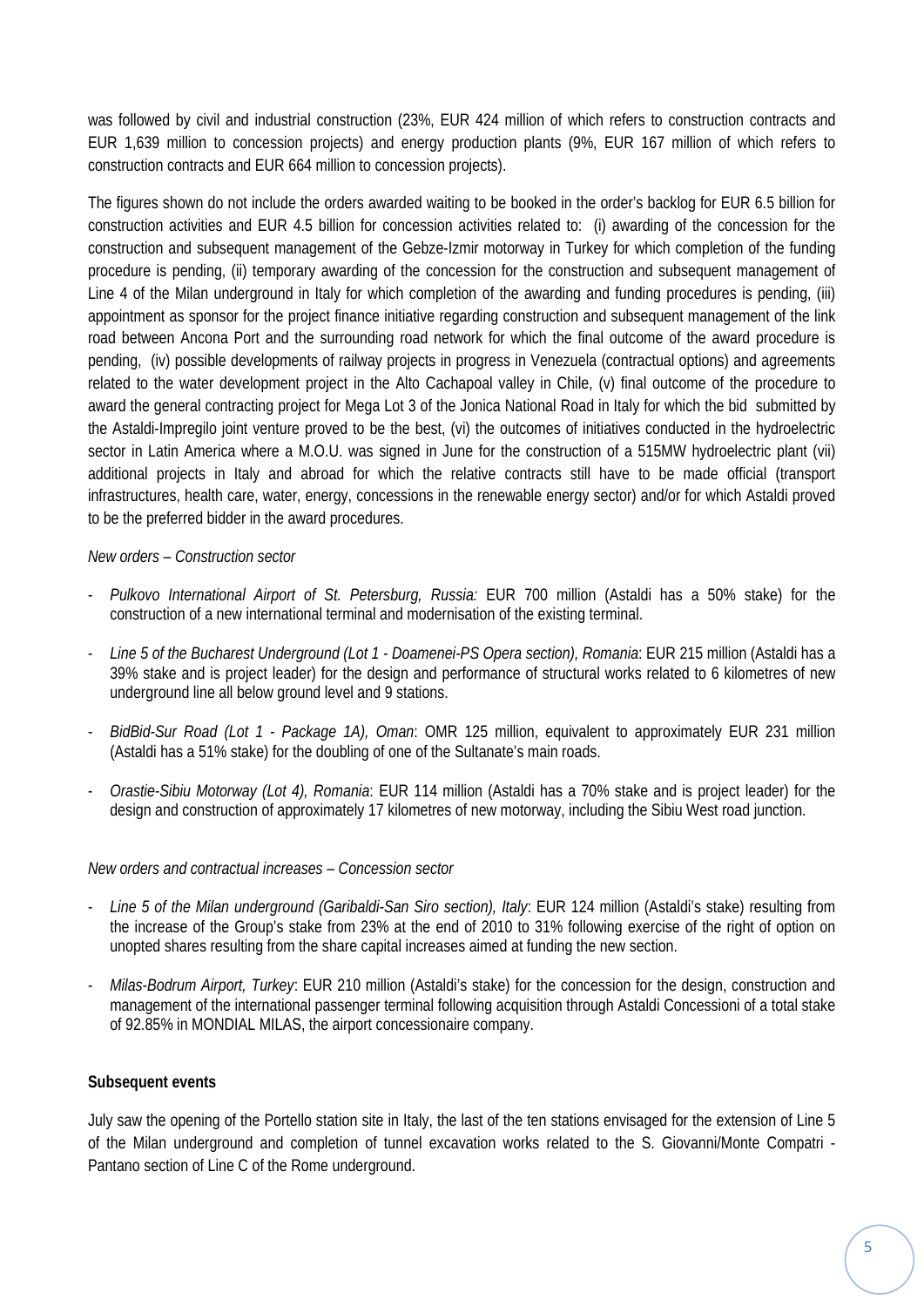#### **Foreseeable development of operations**

Construction will continue to represent the Group's core business but important partnerships will arise from concessions in Italy and abroad, in relation to structured projects with a suitable risk/return profile and guaranteed minimum fees.

Completion of the Chacayes hydroelectric plant in Chile and the Milas-Bodrum Airport in Turkey is expected by the end of 2011, with consequent start-up of the management phases. As from 2012, the first significant results of the entry into operation of these works will be added to revenues from concession projects that are currently in operation (Mestre hospital and the five car parks in Italy).

Further diversification of the Group's customer base and activities will continue in the concessions sector. Indeed, the outcomes of initiatives conducted in the hydroelectric sector in Latin America and the healthcare construction sector in Turkey are expected by the end of 2011. In this regard, a M.O.U. was signed in June for the construction of a hydroelectric plant (515 MW) in Latin America. As regards Turkey, Astaldi Group's bid proved to be the best in the procedure to award the project finance initiative for construction and subsequent management of the Etlik Hospital Centre (civil works are worth approximately EUR 900 million and concession revenues approximately EUR 3.1 billion with Astaldi holding a 51% stake).

Additional opportunities may also arise from entry into the motorway concessions sector as well as complementary sectors.

The purchase of 71,250 shares in **Autostrada Brescia-Verona-Vicenza-Padova S.p.A.** (concessionaire of the A4 motorway in Italy) from the Municipality of Milan through Astaldi Concessioni for a total value of EUR 50 million (4.75% of the concessionaire's share capital), was made official in May. Astaldi Group, through Astaldi Concessioni, also participated in proportion to its stake, in the share capital increase for a total EUR 50 million resolved upon by the concessionaire, expressing at the same time its interest in subscribing any unopted shares up to a maximum of 10% of said shares. In light of the transactions performed, Astaldi Group now holds 78,326 shares (4.8% of the concessionaire's total capital).

With a view to consolidating its presence in the strategic motorway concessions sector, once again through Astaldi Concessioni, the Group has also submitted a binding bid to purchase from the Municipality of Brescia an additional 62,818 shares in Autostrada Brescia-Verona-Vicenza-Padova S.p.A. Astaldi Concessioni was awarded said shares during the relative procedure, offering a price of EUR 630 per share for a total of EUR 39.6 million. This transaction shall be made official upon completion of all the necessary procedures related to any exercise of the right of pre-emption by other shareholders in the concessionaire company, planned by the end of 2011. Once this has been made official, said transaction will result in Astaldi Group's stake increasing from 4.8% to 8.65%.

Moreover, numerous construction and concession projects are currently being developed in Italy and abroad in the various sectors of interest. Specifically, bids have been submitted in the transport infrastructures sector and, as regards concessions, in the healthcare, energy and transport sectors, which it is felt will result in an additional increase in production volumes in the medium-term.

°°°

*The Executive appointed to draft corporate accounts, Paolo Citterio, Astaldi's General Manager – Administration and Finance, hereby declares, pursuant to paragraph 2 of Art. 154-bis of the Finance Consolidation Act, that the accounting information contained herein tallies with accounting documents, ledgers and account entries.*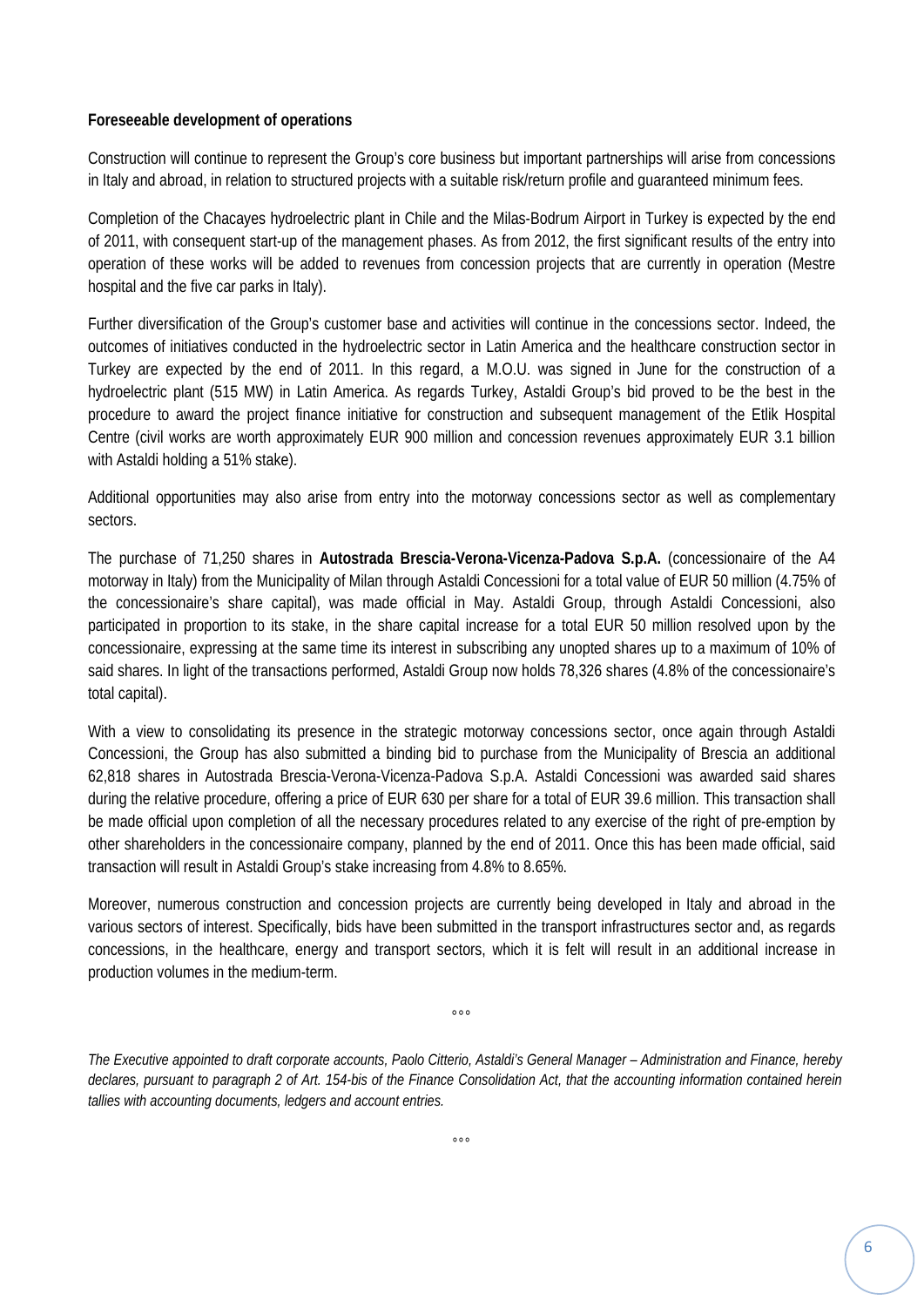*Listed on the STAR segment of the Italian stock exchange, Astaldi Group has been active for more than 80 years, in Italy and abroad, in designing and constructing large-scale civil engineering works. The Group operates in the following areas of activity:* 

- *transport infrastructures (railways, undergrounds, roads, motorways, ports, and airports);*
- *hydraulic works and power production plants (dams, hydroelectric plants, waterworks, oil pipelines, gas pipelines, nuclear power stations and treatment plants);*
- *civil and industrial construction (hospitals, universities, airports, law courts, and car parks);*

• *management of concessions for works such as healthcare facilities, transport infrastructures, and car parks.* 

*Astaldi Group is currently a General Contractor capable of promoting financial aspects and coordinating all resources and skills for the optimal development and management of complex and high-value public works.* 

#### *For more information:*

*Astaldi S.p.A. PMS Corporate Communications*  Tel. 06/41766389 Tel. 06/48905000 Alessandra Onorati Giancarlo Frè Torelli Head of Communications and Investor Relations Andrea Lijoi a.onorati@astaldi.com www.astaldi.it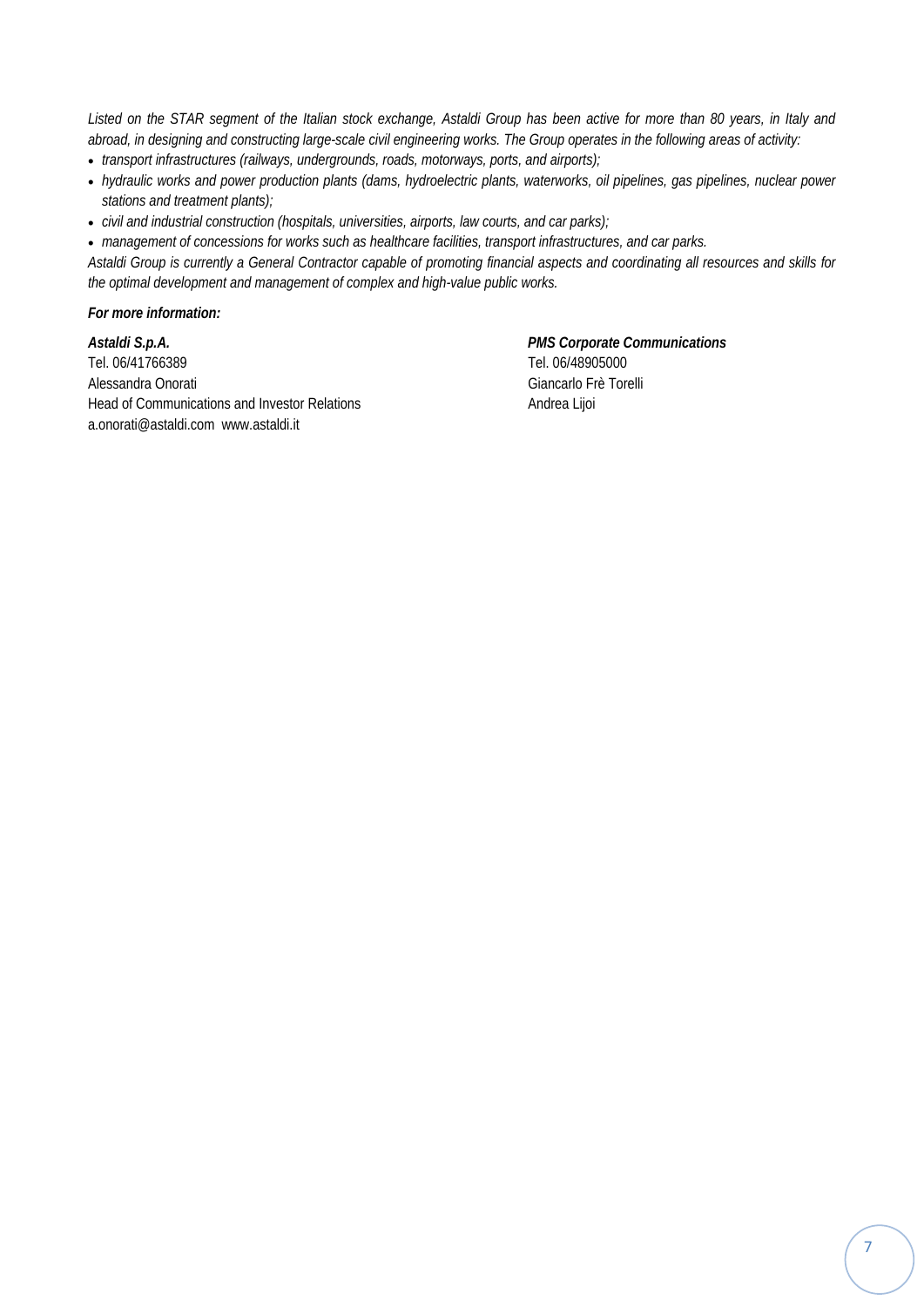# **Attachments**

#### Reclassified Consolidated Income Statements ‐‐‐‐‐‐‐‐‐‐‐‐‐‐‐‐‐‐‐‐‐‐‐‐‐‐‐‐‐‐‐‐‐‐‐‐‐‐‐‐‐‐‐‐‐‐‐‐‐‐‐‐‐‐‐‐‐‐‐‐‐‐‐‐‐‐‐‐‐‐‐‐‐‐‐‐‐‐‐‐‐‐‐‐‐‐‐‐‐‐‐‐‐‐‐‐‐‐‐‐‐‐‐‐‐‐‐‐‐‐‐‐‐‐

| (€/000)                                                            | 30/06/2011          |                | % 30/06/2010        | $\frac{0}{0}$ | $y$ -o-y<br>(%) |
|--------------------------------------------------------------------|---------------------|----------------|---------------------|---------------|-----------------|
|                                                                    |                     |                |                     |               |                 |
| <b>Revenues</b>                                                    | 1,079,786 96.2%     |                | 919,630 93.6%       |               | $+17.4%$        |
| Other operating revenues                                           | 42,495 3.8%         |                | 62,659 6.4%         |               | $-32.2%$        |
| <b>Total revenues</b>                                              | 1,122,281 100.0%    |                | 982,289 100.0%      |               | $+14.3%$        |
| Costs of production                                                | $(857, 369)$ -76.4% |                | (731,996) -74.5%    |               | $+17.1%$        |
| <b>Added Value</b>                                                 | 264,913 23.6%       |                | 250,293 25.5%       |               | $+5.8%$         |
| Labour costs                                                       | $(132, 704)$ -11.8% |                | $(124, 309)$ -12.7% |               | $+6.8%$         |
| Other operating costs                                              | $(12,617)$ -1.1%    |                | $(13, 153)$ -1.3%   |               | $-4.1%$         |
| <b>EBITDA</b>                                                      | 119,592 10.7%       |                | 112,832 11.5%       |               | $+6.0%$         |
| Amortisation and depreciation                                      | $(24, 417) -2.2%$   |                | $(26,213) -2.7%$    |               | $-6.9%$         |
| Provisions                                                         |                     | $(19)$ 0.0%    | $(283)$ 0.0%        |               | $-93.4%$        |
| Write-downs                                                        |                     | $(809) -0.1\%$ |                     | $-0.0\%$      | n.s.            |
| (Capitalisation of internal construction costs)                    |                     | 582 0.1%       |                     | 465 0.0%      | $+25.1%$        |
| <b>EBIT</b>                                                        | 94,929 8.5%         |                | 86,801 8.8%         |               | $+9.4%$         |
| Net financial income and charges                                   | $(38, 117) -3.4%$   |                | $(35,319) -3.6%$    |               | $+7.9%$         |
| Effects of evaluation of equity investments<br>using equity method |                     | $(79)$ 0.0%    | $(382)$ 0.0%        |               | $-79.2%$        |
| Pre-tax profit (loss)                                              | 56,733 5.1%         |                | 51,100 5.2%         |               | $+11.0%$        |
| <b>Taxes</b>                                                       | $(21,480)$ -1.9%    |                | $(19,749) -2.0\%$   |               | $+8.8\%$        |
| Profit (loss) for the period                                       | 35,252 3.1%         |                | 31,352 3.2%         |               | $+12.4%$        |
| Minority (Profit)/Loss                                             | $(227)$ 0.0%        |                | $(197)$ 0.0%        |               | $+15.4%$        |
| Group net income                                                   | 35,026 3.1%         |                | 31,155 3.2%         |               | $+12.4%$        |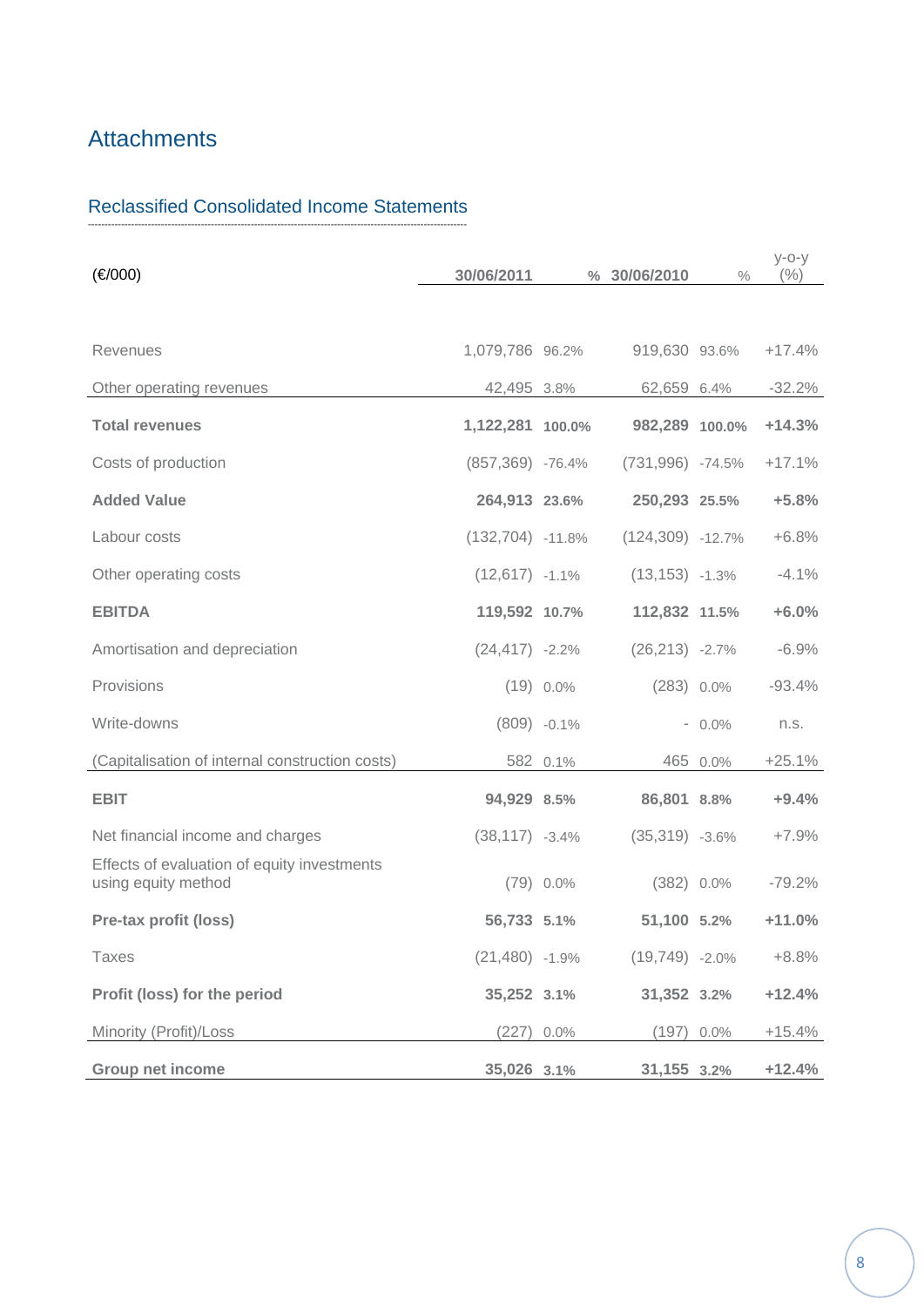#### Reclassified Consolidated Balance Sheet ‐‐‐‐‐‐‐‐‐‐‐‐‐‐‐‐‐‐‐‐‐‐‐‐‐‐‐‐‐‐‐‐‐‐‐‐‐‐‐‐‐‐‐‐‐‐‐‐‐‐‐‐‐‐‐‐‐‐‐‐‐‐‐‐‐‐‐‐‐‐‐‐‐‐‐‐‐‐‐‐‐‐‐‐‐‐‐‐‐‐‐‐‐‐‐‐‐‐‐‐‐‐‐‐‐‐‐

| €/000                                          | 30/06/2011    | 31/12/2010    | 30/06/2010 |
|------------------------------------------------|---------------|---------------|------------|
| Intangible fixed assets                        | 20,270        | 3,739         | 4,104      |
| Tangible fixed assets                          | 295,678       | 302,607       | 316,072    |
| <b>Equity investments</b>                      | 153,040       | 84,830        | 89,564     |
| Other net fixed assets                         | 35,634        | 35,520        | 31,227     |
| <b>TOTAL Fixed assets (A)</b>                  | 504,622       | 426,697       | 440,968    |
| Inventories                                    | 86,730        | 93,624        | 89,169     |
| Contracts in progress                          | 1,094,273     | 845,877       | 816,094    |
| Trade receivables                              | 41,293        | 30,463        | 30,828     |
| Accounts receivables                           | 635,893       | 593,899       | 595,417    |
| Other assets                                   | 193,354       | 213,666       | 182,449    |
| Tax receivables                                | 88,085        | 101,523       | 103,247    |
| <b>Advances from Customers</b>                 | (400, 059)    | (338, 489)    | (380, 639) |
| <b>Subtotal</b>                                | 1,739,570     | 1,540,563     | 1,436,565  |
| Trade payables                                 | (127, 963)    | (130, 951)    | (123, 219) |
| Due to Suppliers                               | (789, 998)    | (695, 674)    | (587, 236) |
| Other liabilities                              | (307, 833)    | (300, 612)    | (267, 553) |
| Subtotal                                       | (1, 225, 794) | (1, 127, 237) | (978,008)  |
| Working capital (B)                            | 513,776       | 413,326       | 458,557    |
| Employee benefits                              | (9, 125)      | (8,460)       | (9,229)    |
| Provisions for current risks and charges       | (22, 539)     | (21, 777)     | (26, 579)  |
| Total provisions (C)                           | (31, 664)     | (30, 237)     | (35, 807)  |
| Net invested capital $(D) = (A) + (B) + (C)$   | 986,734       | 809,786       | 863,717    |
| Available funds                                | 446,292       | 415,259       | 341,725    |
| Current financial receivables                  | 13,574        | 20,371        | 20,986     |
| Non current financial receivables              | 14,390        | 16,100        | 17,289     |
| Securities                                     | 2,973         | 5,003         | 3,991      |
| <b>Current financial liabilities</b>           | (471, 302)    | (330, 920)    | (304, 490) |
| Non current financial liabilities              | (649, 433)    | (592, 242)    | (625, 256) |
| Net financial payables / receivables (E)       | (643, 505)    | (466, 428)    | (545, 755) |
| Financial receivables arising from concessions | 114,933       | 99,872        | 95,026     |
| Total financial payables / receivables (F)     | (528,572)     | (366, 557)    | (450,730)  |
| Group net equity                               | (444, 326)    | (424, 988)    | (392,336)  |
| Minority equity                                | (13.836)      | (18, 241)     | (20, 652)  |
| Net equity $(G) = (D) - (F)$                   | 458,162       | 443,229       | 412,988    |